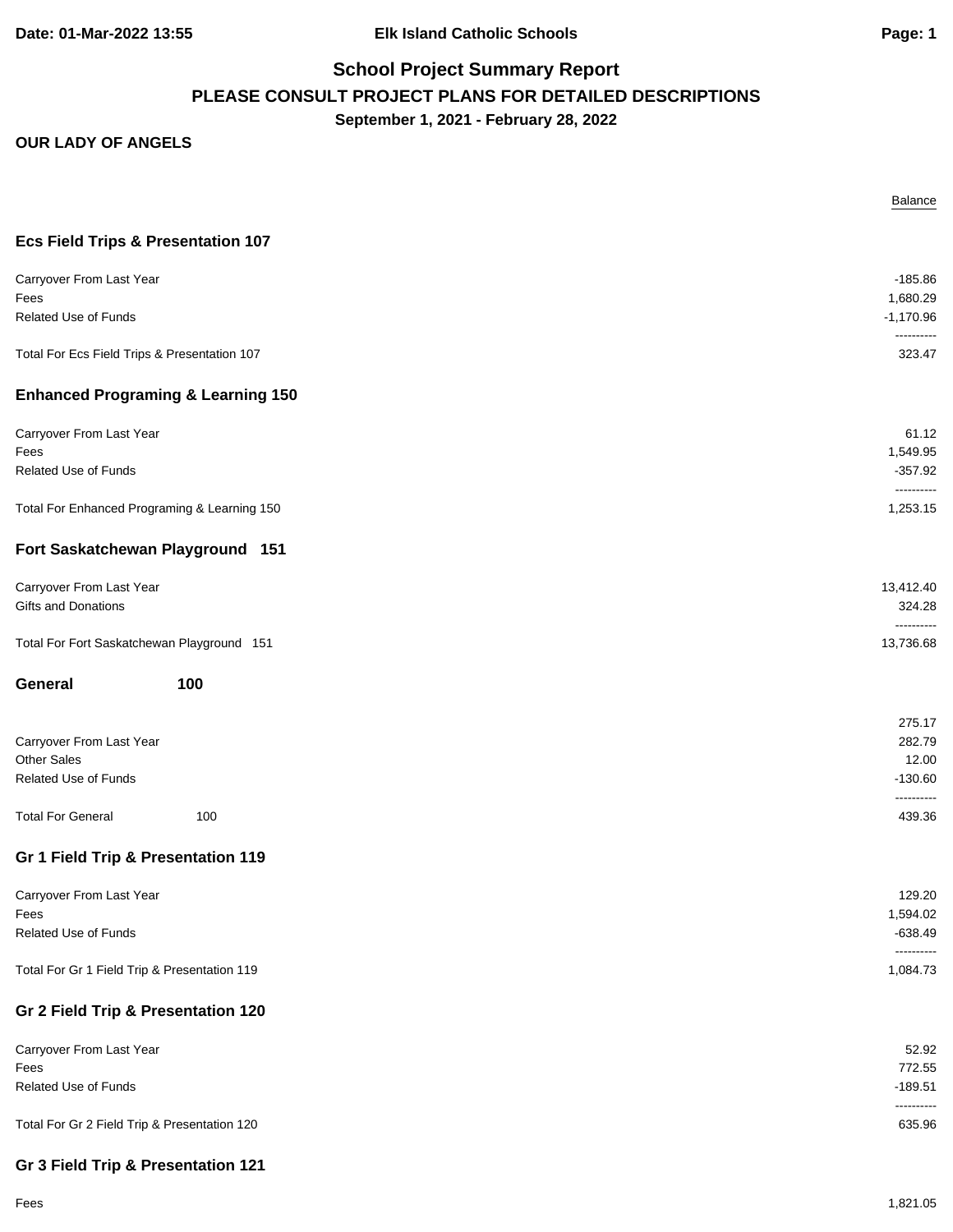| <b>Related Use of Funds</b>                  |     | Balance<br>$-914.17$<br>---------- |
|----------------------------------------------|-----|------------------------------------|
| Total For Gr 3 Field Trip & Presentation 121 |     | 906.88                             |
| Gr 4 Field Trip & Presentation 122           |     |                                    |
| Carryover From Last Year                     |     | 13.49                              |
| Fees                                         |     | 1,315.17                           |
| <b>Related Use of Funds</b>                  |     | $-552.46$<br>----------            |
| Total For Gr 4 Field Trip & Presentation 122 |     | 776.20                             |
| <b>Kanga Pouches</b>                         | 101 |                                    |
| Carryover From Last Year                     |     | $-248.40$                          |
| Fees                                         |     | 862.50                             |
| <b>Related Use of Funds</b>                  |     | $-1,226.82$<br>----------          |
| <b>Total For Kanga Pouches</b>               | 101 | $-612.72$                          |
| Learning Common & Makerspace 116             |     |                                    |
| Carryover From Last Year                     |     | 532.38                             |
| <b>Other Sales</b>                           |     | 201.30                             |
| Related Use of Funds                         |     | $-217.31$<br>----------            |
| Total For Learning Common & Makerspace 116   |     | 516.37                             |
| Library                                      | 127 |                                    |
| Carryover From Last Year                     |     | 205.17                             |
| Fees                                         |     | 1,699.75                           |
| Related Use of Funds                         |     | $-1,762.13$                        |
| <b>Total For Library</b>                     | 127 | ----------<br>142.79               |
| <b>Library Bags</b>                          | 102 |                                    |
| Carryover From Last Year                     |     | 139.07                             |
| Fees                                         |     | 126.00                             |
| Related Use of Funds                         |     | $-102.80$<br>----------            |
| <b>Total For Library Bags</b>                | 102 | 162.27                             |
| <b>Psc General</b>                           | 140 |                                    |
|                                              |     | $-519.63$                          |
| Carryover From Last Year                     |     | 1,345.89                           |
| Other Sales                                  |     | 979.21                             |
| Related Use of Funds                         |     | $-1,203.31$<br>----------          |
| <b>Total For Psc General</b>                 | 140 | 602.16                             |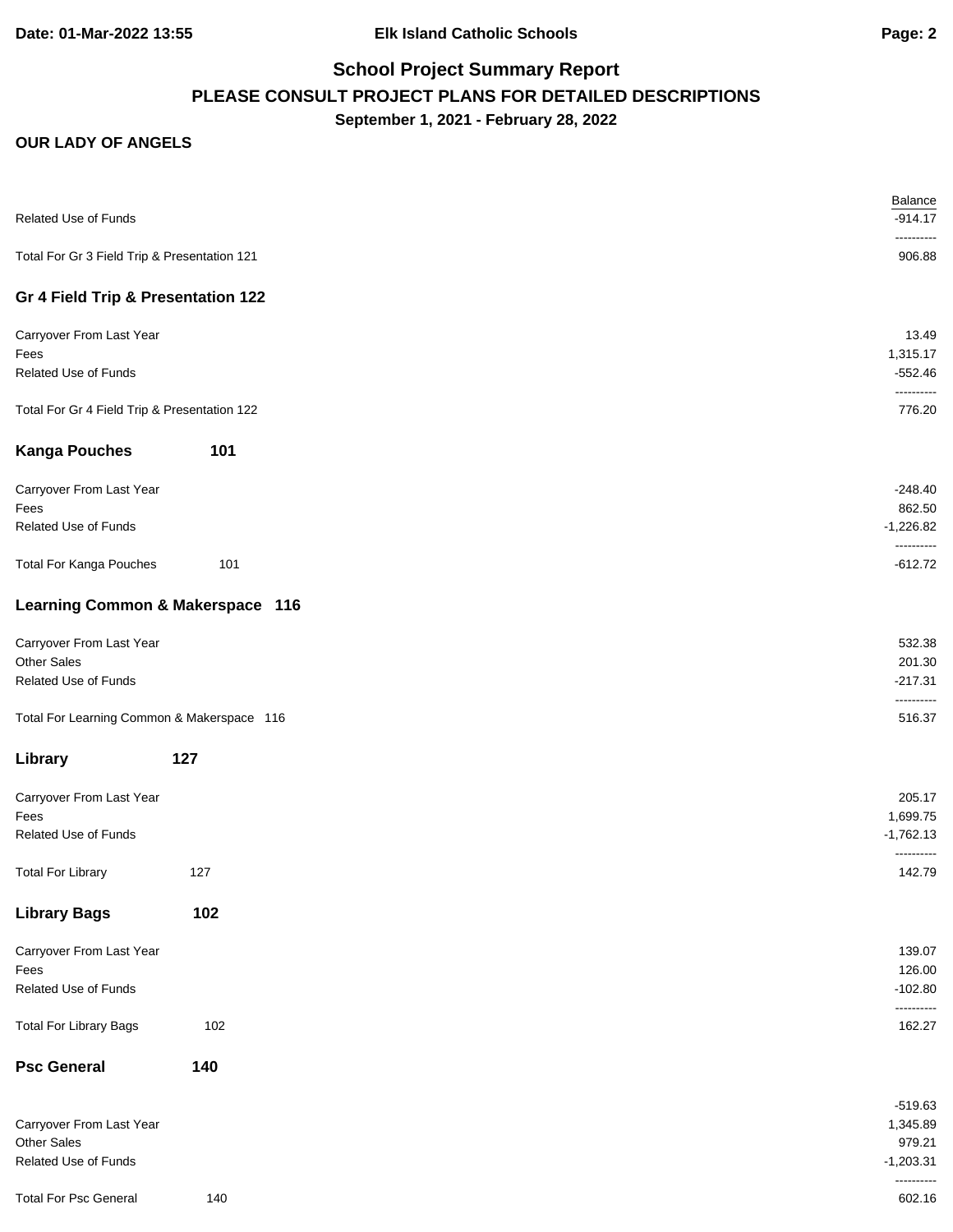|                                          |     | Balance                   |
|------------------------------------------|-----|---------------------------|
| <b>Psc Hot Lunch Program</b>             | 146 |                           |
| Carryover From Last Year                 |     | 5,248.13                  |
| Other Sales                              |     |                           |
| Total For Psc Hot Lunch Program          | 146 | ----------<br>5,340.93    |
| <b>Psc Milk Program</b>                  | 147 |                           |
| Carryover From Last Year                 |     | 2,403.72                  |
| Total For Psc Milk Program               | 147 | ----------<br>2,403.72    |
| <b>Recorders</b>                         | 123 |                           |
| Fees                                     |     | 240.50                    |
| Related Use of Funds                     |     | $-276.40$                 |
| <b>Total For Recorders</b>               | 123 | ----------                |
| <b>School Lunch Program</b>              | 130 |                           |
| Carryover From Last Year                 |     |                           |
| Other Sales                              |     | 889.01                    |
| Related Use of Funds                     |     | $-626.19$<br>----------   |
| Total For School Lunch Program           | 130 | 318.40                    |
| <b>Social Justice Projects</b>           | 137 |                           |
| Carryover From Last Year                 |     | 2,548.85                  |
| Fundraising                              |     | 889.75                    |
| Related Use of Funds                     |     | $-1,222.00$<br>---------- |
| <b>Total For Social Justice Projects</b> | 137 | 2,216.60                  |
| <b>Student Agenda</b>                    | 103 |                           |
| Carryover From Last Year                 |     |                           |
| Fees                                     |     |                           |
| <b>Total For Student Agenda</b>          | 103 |                           |
| <b>Student Leadership</b>                | 199 |                           |
| Carryover From Last Year                 |     | 294.99                    |
| <b>Total For Student Leadership</b>      | 199 | ----------<br>294.99      |
| <b>Terry Fox</b>                         | 136 |                           |